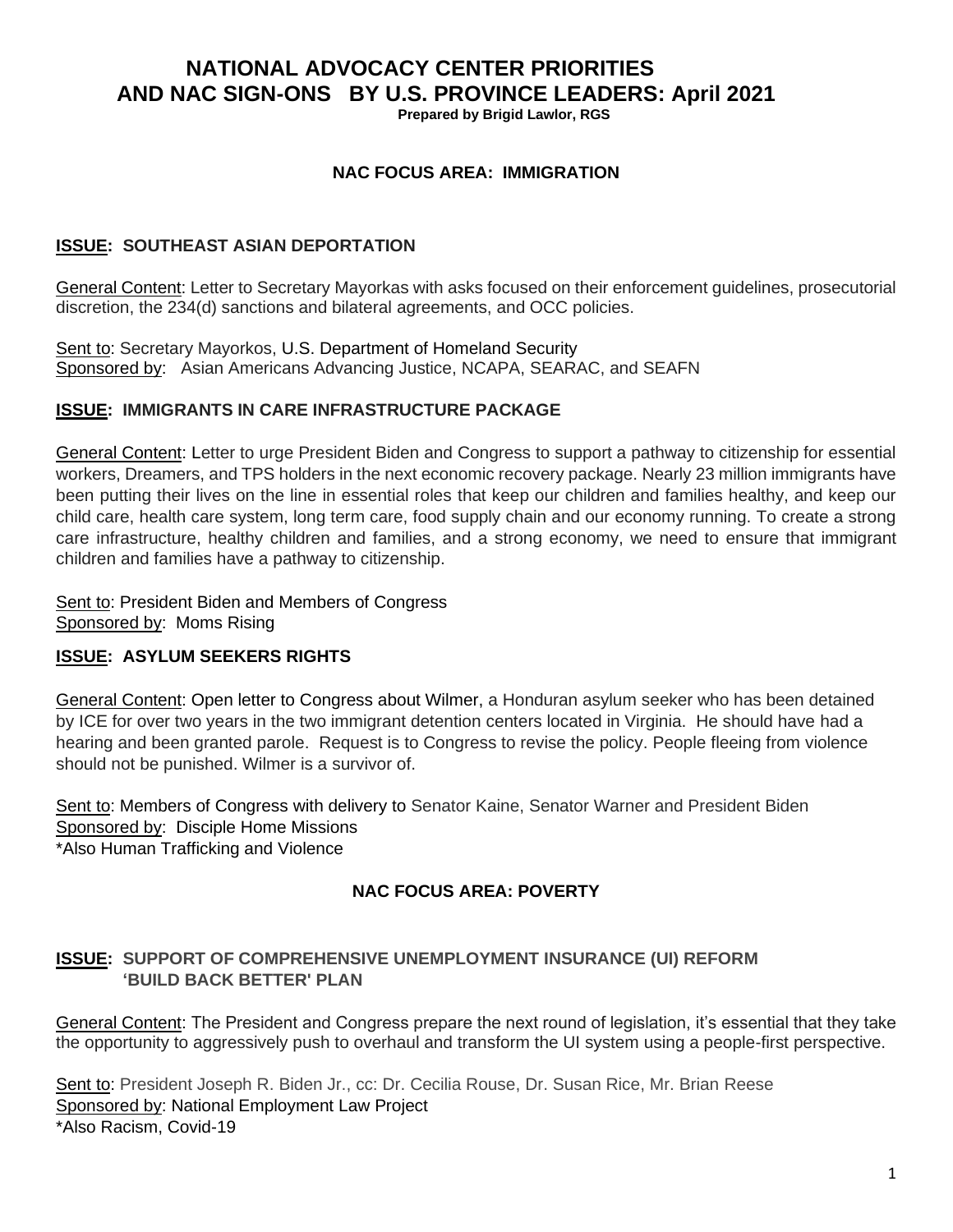# **ISSUE: TAX HAVENS AND OFFSHORING ACT**

General Content: The letter that would support corporate tax transparency Tax Havens and Offshoring Act. It would significantly increase the transparency of corporate tax practices by requiring large corporations registered with the SEC to publicly disclose critical information — including profits, taxes, revenues, employees, and tangible assets — on a country-by-country basis. Shining a light on offshore corporate tax practices will act as a major deterrent against multinational tax avoidance, a practice that drains an estimated \$77 billion in U.S. tax revenue each year. This is money that can be invested in community.

Sent to: Members of Congress Sponsored by: OXFAM

## **ISSUE: THE INCLUSIVE PROSPERITY ACT**

General Content: The Inclusive Prosperity Act would raise massive revenue for critical services, such as free public college, infrastructure, expanded healthcare, affordable housing, and climate change mitigation. One economic analysis estimated revenue of nearly \$220 billion per year. Even using much more conservative assumptions, the tax would raise at least \$600 billion over ten years

Sent to: Members of the Senate and House of Representative Sponsored by: Public Citizen's Congress Watch

## **ISSUE: American Families Plan**

General Content: Letter calling on the Biden Administration and Congress to include robust Medicare drug price negotiation in the American Families Plan package and to reinvest the significant savings from negotiations back into the Medicare program. By using the savings to improve dental, vision, and hearing services, capping out-ofpocket costs and lowering the Medicare eligibility age, the Biden administration and Congress would be delivering on key promises and improving the lives of millions. Expanding Medicare would help to increase coverage and access to care for communities of color, a crucial step in reducing racial and ethnic health inequities and injustices.

Sent to: President Biden, Majority Leader Schumer, and Speaker Pelosi Sponsored by: Public Citizen \*also Racism

## **ISSUE: DOMESTIC NUTRITION PROGRAMS**

General Content: Letter to House and Senate Appropriators in support of the Alliance to End Hunger FY22 domestic nutrition programs.

Sent to: House and Senate Appropriations Committee Sponsored by: Alliance to End Hunger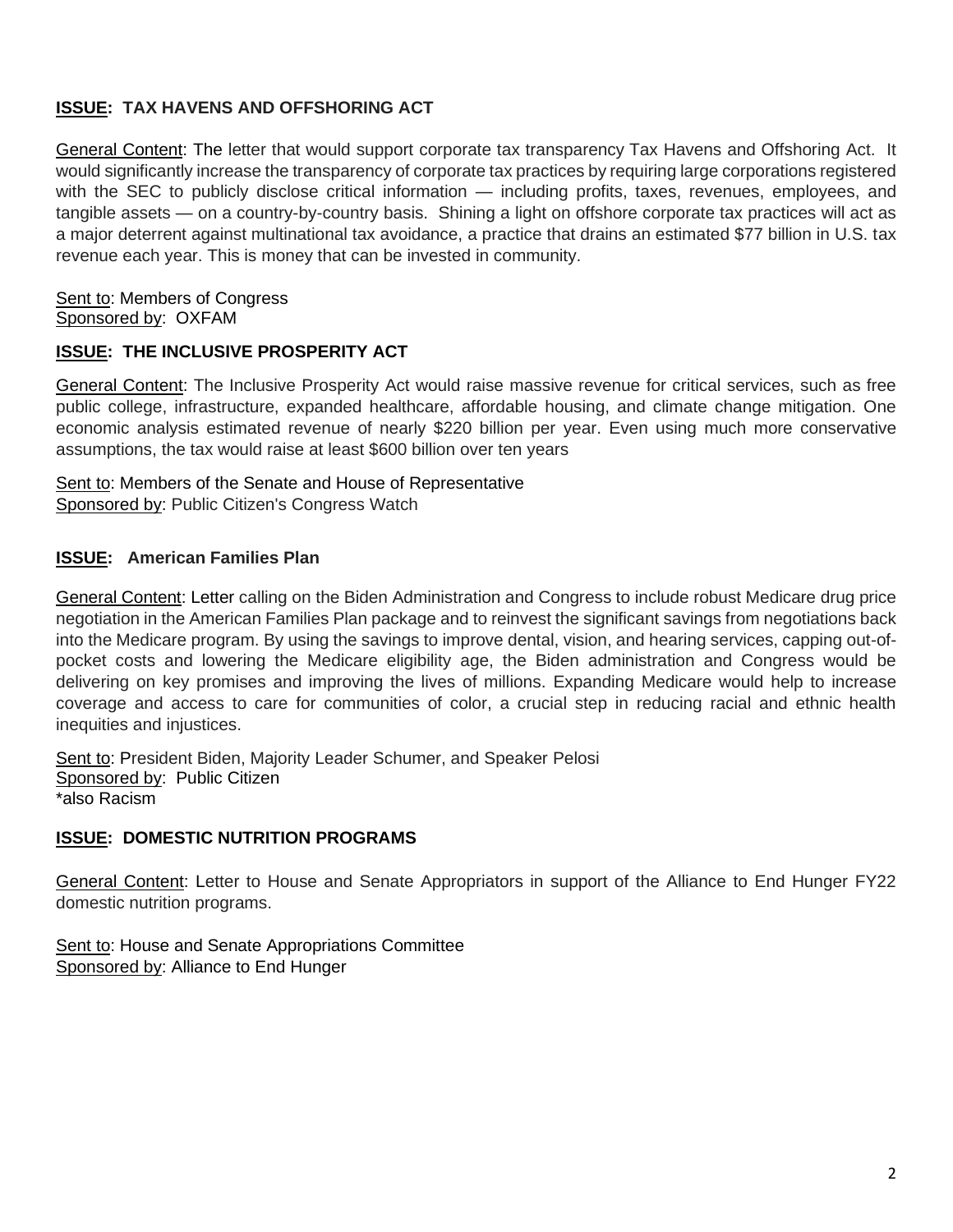# **ISSUE: CENSUS**

General Content: Reintroducing legislation to amend title 13, United States Code, to require the Secretary of Commerce to provide advance notice to Congress before changing any questions on the decennial census, for other purposes. The new language which does not make substantive changes, but focuses on clarity and readability to reduce litigation risk as much as possible.

Sent to: Members of Congress Sponsored by: Office of U.S. Senator Brian Schatz (D-HI)

# **ISSUE: EQUITY-CENTERED NATIONAL SUBSIDIZED EMPLOYMENT PROGRAM**

General Content: Call on Congress to include an [equity-centered national subsidized employment](https://nationalinitiatives.issuelab.org/resource/framework-for-an-equity-centered-national-subsidized-employment-program.html) program as a part of the forthcoming recovery package as recommended by President Biden in his American Jobs Plan. Through large-scale federal demonstrations and our experience running subsidized employment programs, we know that subsidized employment is an effective strategy for getting people who would not otherwise be working rapidly connected to jobs and earning income. This includes workers who have been displaced due to economic downturns as well as those who face chronic unemployment even when the economy is growing.

Sent to: Members of Congress Sponsored by: Center for Law and Social Policy (CLASP), Heartland Alliance, the National Youth Employment Coalition (NYEC) \*also Racism, Covid-19

## **ISSUE: TACKLING THE CLIMATE CRISIS AT HOME AND Abroad**

General Content: Comments on the Executive Order on Tackling the Climate Crises focus on the fact that Equity is a Foundational Basis for Tackling the Climate Crisis. It raises Climate-Smart Agriculture and Forestry Questions, a Concentration, Land Tenure and Climate and that Federal Investments in Climate Resilience Must Address a Wider Range of Environmental Injustice and Ecological Threat, Addresses Catastrophic Wildfire Questions, includes Environmental Justice and Disadvantaged Communities Questions and contains Equity Recommendations

Sent to: Secretary Tom Vilsack, U.S. Department of Agriculture Sponsored by: The Rural Coalition \*Also Environmental Degradation, Racism and U.S. Policy that affects other countries

# **ISSUE: CHILD TAX CREDIT**

General Content: The letter requests the Implementation of the Child TAX Credit is key to the alleviation of child poverty so as to better connect families who have not recently filed taxes with simple, easy, and straightforward

Sent to: Commissioner Rettig, Commissioner of the Internal Revenue Service and Secretary Yellen, Secretary of Treasury

Sponsored by: Children's Defense Fund

## **ISSUE: APPROPRIATIONS FOR THE VITA PROGRAM (VOLUNTEER INCOME TAX ASSISTANCE PROGRAM).**

General Content: For over half a century, the VITA program has provided free tax preparation services to lowerincome Americans. Built on public-private partnership, and led by the IRS, the VITA program trains and certifies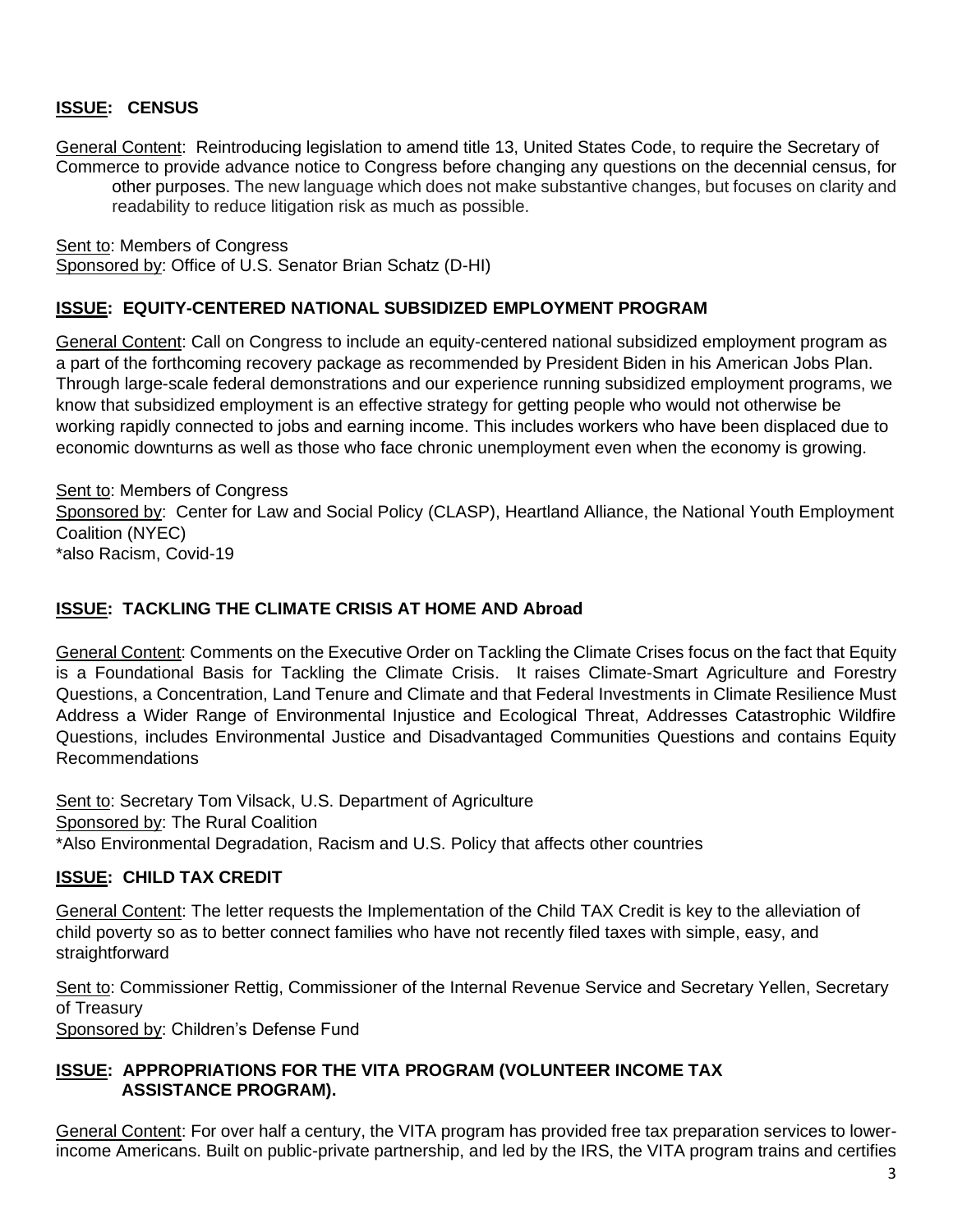volunteers to help lowand moderate-income families those who cannot afford the fees for professional tax services, but who still need assistance to accurately complete their taxes

Sent to: Chairman Leahy Vice Chairman Shelby and (Senate), Chairwoman DeLauro, and Ranking Member Grange (House)

Sponsored by: United Way and Prosperity Now

# **ISSUE: HEALTHY SCHOOL MEALS**

General Content: Letter urging the inclusion of Healthy School Meals for All in the upcoming federal infrastructure bill, which would ensure that every child in the U.S. has access to a nutritious breakfast and lunch at school to support their academic success. g the inclusion of Healthy School Meals for All in the upcoming federal infrastructure bill, which would ensure that every child in the U.S. has access to a nutritious breakfast and lunch at school to support their academic success.

Free school meals for all could be life-giving before students, their families, schools, and communities, particularly as the nation works towards recovering from the economic impacts of the COVID-19 pandemic. This year's infrastructure bill provides the perfect opportunity to ensure that all students are hunger-free and ready to learn through Healthy School Meals for All Students.

Sent to: State of Maryland Federal Senators Sponsored by: Hunger Solutions \*Also Covid-19

# **ISSUE: IMPLEMENTATION OF SECTIONS OF THE AMERICAN RESCUE PLAN ACT**

General Content: The letter calls for the inclusion of hundreds of thousands of good new jobs in public and community health in the *American Rescue Plan Act*. To combat COVID and advance health equity and racial justice.

Sent to: U.S. Department of Health and Human Services Sponsored by: Partners in Health \*Also: Covid-19 and Racial Equity

## **ISSUE: FREEDOM OF ASSOCIATION FOR FARM WORKERS**

General Content: Letter is a call on British American Tobacco (BAT) 1) to negotiate a memorandum of understanding – as requested by the Farm Labor Organizing Committee – that will guarantee freedom of association, without retaliation, to farm workers employed on Reynolds American's contract farms. 2) to prohibit contract growers and H2A farm labor contractors from retaliating against farm workers for exercising basic workplace rights. Workers who sign union cards, advocate for higher wages, or organize for better living and working conditions should not be subject to retaliation.

Sent to: Mr. Richard Burrows, Chairman of the Board, British American Tobacco Sponsored by: Disciple Home Missions \*Also, Covid-19 and Human Trafficking

# **ISSUE: PUBLIC HEALTH APPROACH TO DRUG ABUSE**

General Content: Letter urges Congress and the Biden administration to let the Trump administration temporary "class-wide" emergency scheduling of fentanyl-related substances expire in May 2021. Class-wide scheduling would exacerbate pretrial detention, mass incarceration and racial disparities in the prison system, doubling down on a fear-based, enforcement-first response to a public health challenge. As we approach the 50-year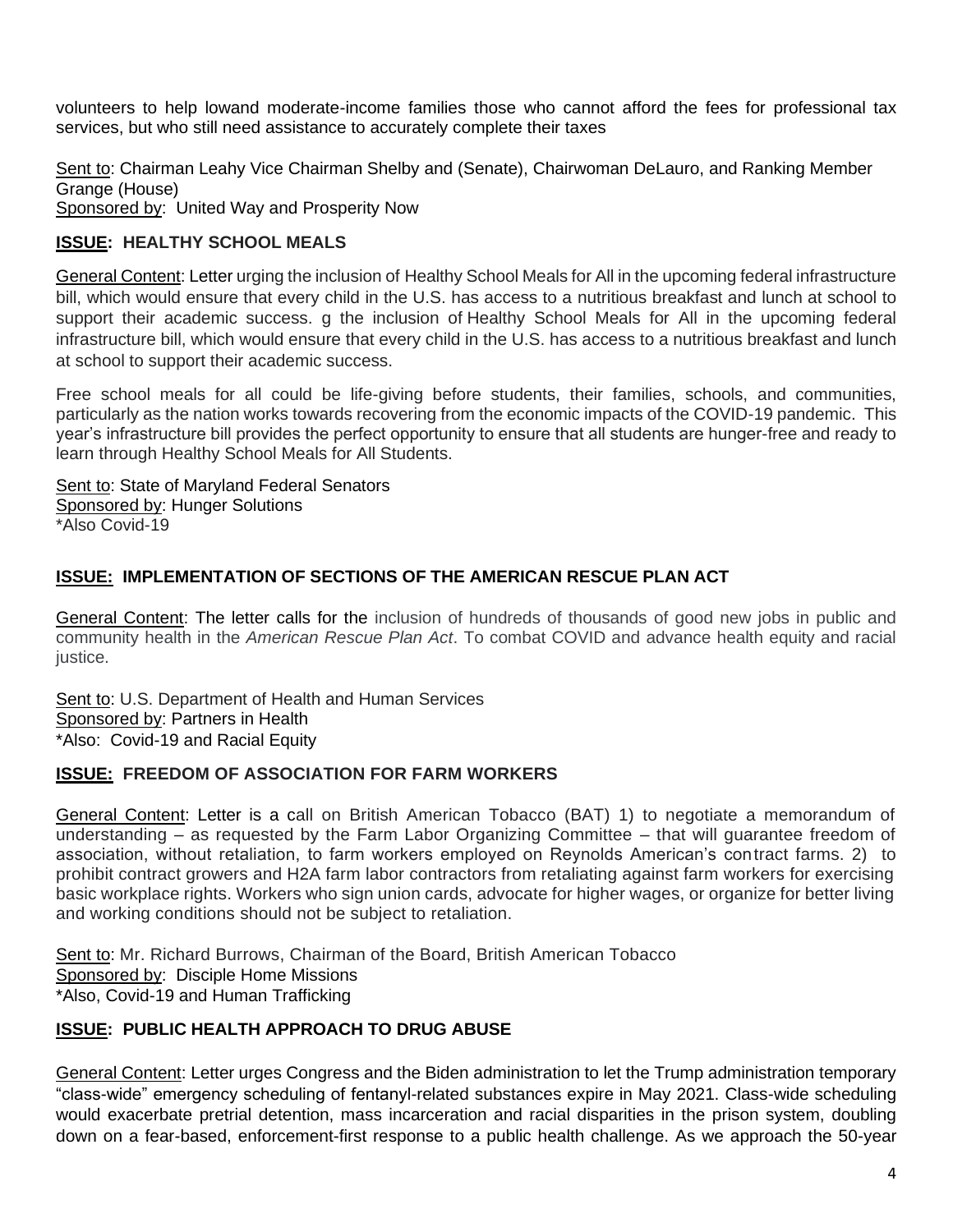milestone of President Nixon's announcement of the War on Drugs, there is ample evidence that these unscientific policies destroy communities, entrench racial disparities, and do nothing to reduce drug supply or demand. Lawmakers should instead support legislation grounded in public health and evidence-based approaches to illicit fentanyl-related overdose deaths.

Sent to: Chairman Richard Durbin and Senator Charles Grassley, Ranking Member Senate Judiciary Committee, Chairman Jerrold Nadler Rep. Jim Jordan, Ranking Member House Judiciary Committee with cc to: Chairwoman Patty Murray, Senate HELP Committee; Ranking Member Richard Burr, Senate HELP Committee; Chairman Frank Pallone, House Energy and Commerce Committee; Ranking Member Cathy McMorris Rodgers, House Energy and Commerce Committee Sponsored by: ACLU, Cure, Due Process, Drug Policy Alliance, The National Association of Criminal Defense

Attorneys, The Sentencing Project

\*Also Racial Equity

# **ISSUE: STUDENT DEBT**

General Content: The letter requests the Secretary to take immediate action to cancel student debt owed by all public service workers who have completed a decade of public service, and outlines three principles the U.S. Department of Education must address to improve Public Service Loan Forgiveness. The burden of student debt falls disproportionately on Black and Brown borrowers— those who, as a result of a racial wealth gap driven by systemic Racial Equity, most often lack the familial wealth necessary to obtain a debt-free higher education in America. Unfortunately, a growing body of evidence also demonstrates that these borrowers frequently miss out on existing avenues for debt relief enacted by Congress.

Sent to: Hon. Miguel Cardona, Secretary, United States Department of Education Sponsored by: Student Borrower Protection Program \*Also Racial Equity

# **NAC FOCUS AREA: U.S. POLICIES THAT AFFECT GOOD SHEPHERD MISSION IN OTHER COUNTRIES**

# **ISSUE: SANCTIONS ON CUBA**

General Content: U.S. policy should not inflict harm or suffering on Cuban individuals and families. There are a number of regulatory and administrative changes that could improve food security, livelihoods, and economic growth in Cuba, while also supporting U.S. national security.

The first step toward these goals is to restore the Cuban Assets Control Regulations (CACR) and the Export Administration Regulations (EAR) regarding Cuba to their status on January 20, 2017.

Sent to: Secretary of State Antony Blinken and Secretary of the Treasury Janet Yellen Sponsored by: Mennonite Central Committee

# **ISSUE: NEW PATH FORWARD FOR U.S.-NORTH KOREA RELATIONS**

General Content: Letter to President Biden asking that as his administration plans to conduct a North Korea policy review, urging him to consider a secure and sustainable path forward for U.S.-North Korea relations. That the review would be viewed as an opportunity to pursue a new approach that other approaches have failed.

Sent to: President Biden Sponsored by: Rep Marilyn Strickland's office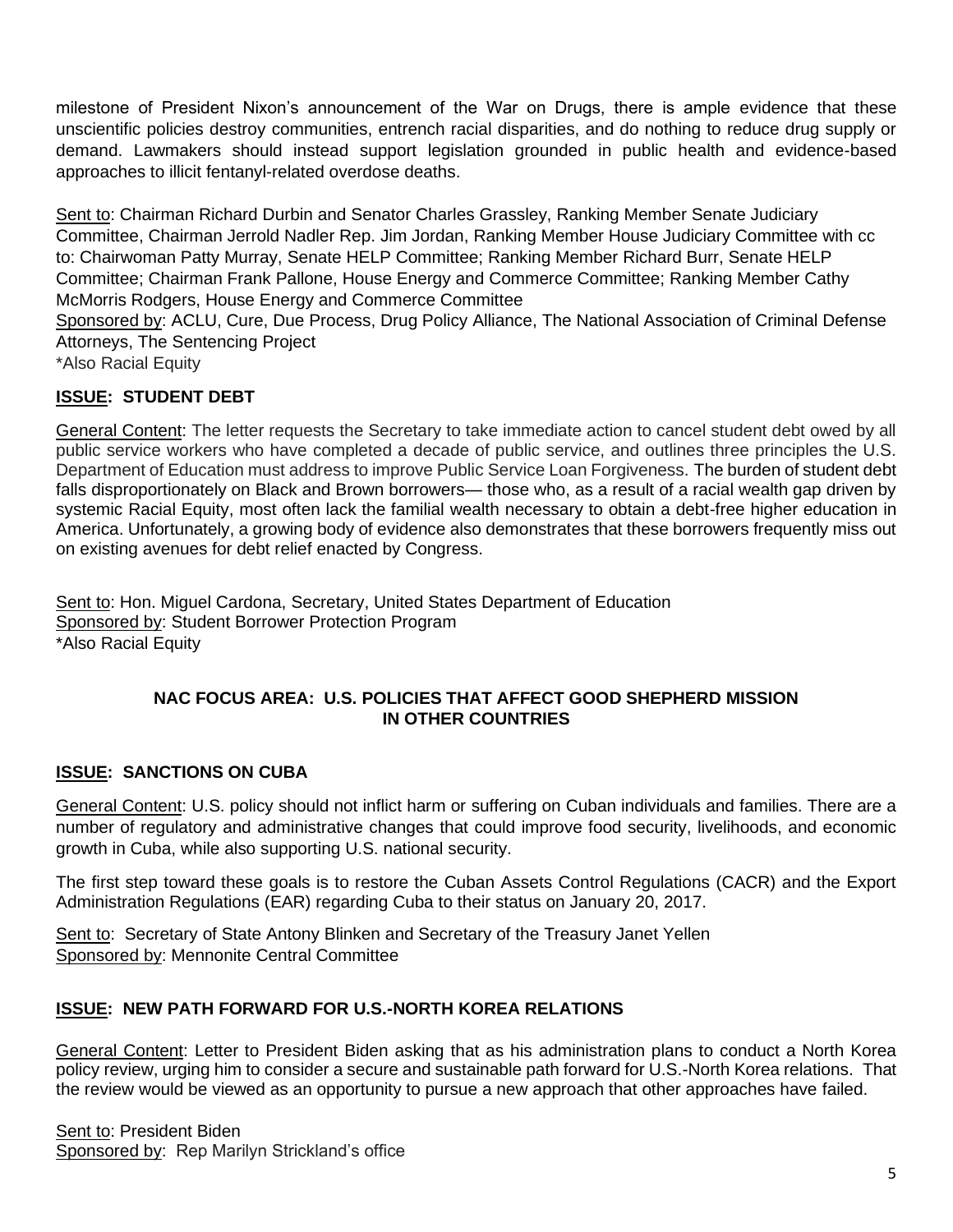## **ISSUE: AFGHANISTAN WITHDRAWAL**

General Content: Support for the Veteran's Association and their families regarding their letter to President Biden urging him to follow through on the Doha agreement's negotiated May 1st Afghanistan withdrawal deadline to support the safety of our troops, better steward vital American interests, and uphold the will of the American people.

Sent to: President Biden Sponsored by: Friends Committee on National Legislation

## **ISSUE: U.S. GOVERNMENT COVID-19 STRATEGY**

General Content: This letter urges the Department of State and the United States Agency for International Development (USAID) to ensure conflict prevention and peacebuilding programs are robustly funded and integrated in the U.S. government's COVID-19 strategy and supplemental funding from the American Rescue Plan. The call is to prioritize conflict prevention and peacebuilding in the U.S. government's COVID-19 strategy and foreign assistance funding provided for in the American Rescue Plan in tandem with health and humanitarian aid. Failure to do so will have significant long-term implications on global instability and U.S. national security.

Sent to: Secretary of State Antony Blinken, U.S. Department of State Sponsored by: Alliance for Peace Building \*Also Covid-19

# **OTHER RELATED AREAS**

# **ISSUE: DEATH PENALTY**

General Content: letter urging the Biden administration to fulfill it's 100 day promise by placing a moratorium on the federal death penalty

Sent to: President Biden and his administration Sponsored by: Jesuit Conference of Canada and the USA

## **ISSUE: Democracy Restoration Act, S. 481**

General Content: Letter from faith leaders stating the belief that all people are created in God's image and are deserving of redemption and forgiveness as well as believing that standing up for racial justice is part of putting our faith in action. Based on these beliefs, it is crucial that the United States Senate stand up against state felony disenfranchisement laws that deprive our neighbors of the fundamental right to vote.

Sent to: Senator Cardin (D-MD) Sponsored by: Coordinated by The Brennan Center for Justice at NYU School of Law \*also Racism